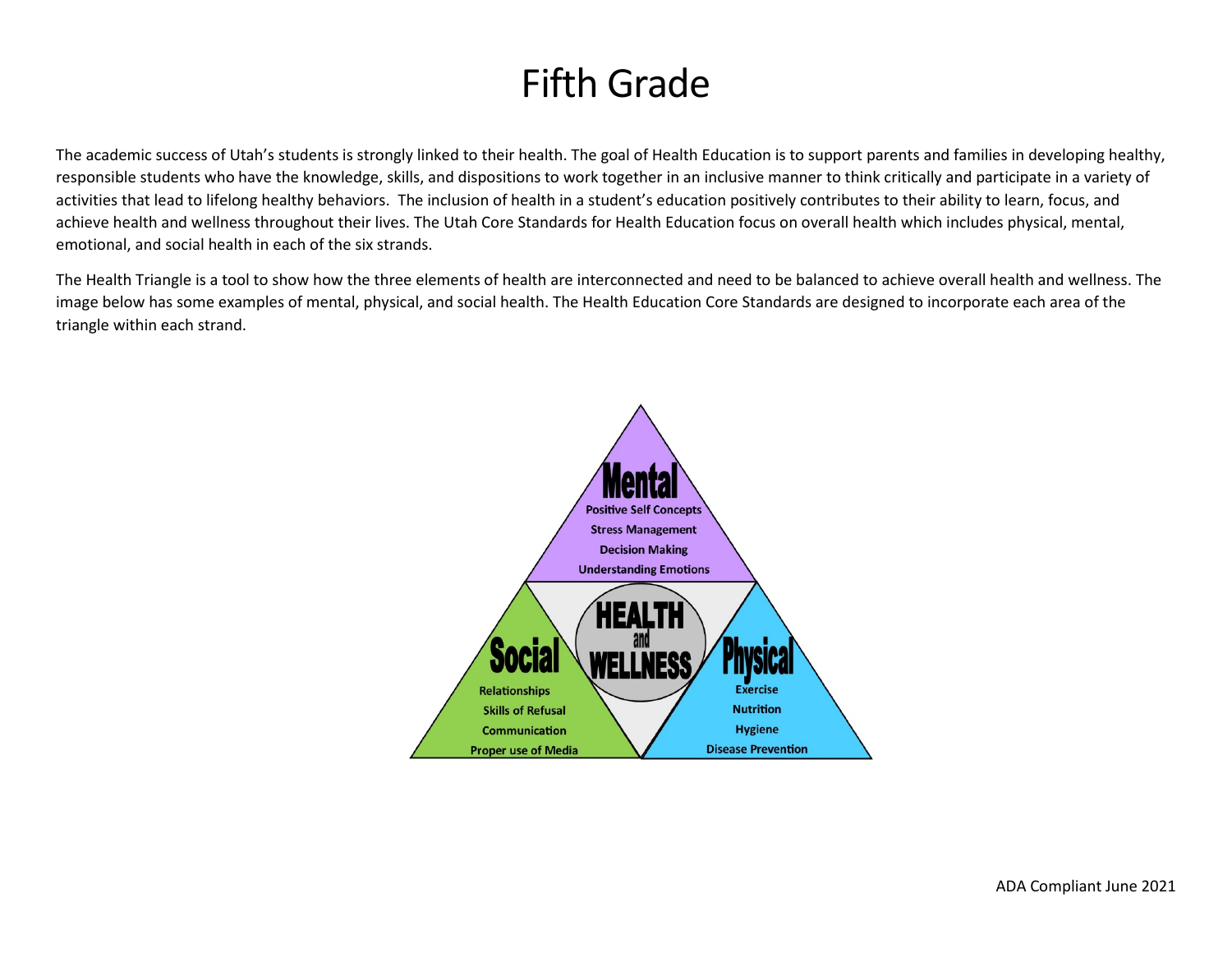# **Strand 1: Health Foundations and Protective Factors of Healthy Self (HF)**

Goal: Students will apply their knowledge to develop social and emotional competence to make healthy and safe choices.

# **Standard 5.HF.1**

Define SMART goal and identify how SMART criteria improve the effectiveness of a goal.

## **Concepts and Skills to Master**

Define and give examples of each letter (S,M,A,R,T) for SMART goals, and explain the significance for this type of goal setting.

## **Critical Background Knowledge**

Standard 4.HF.1: Set a specific and measurable short-term goal and track the progress.

## **Related Standards: Current Grade Level**

Standard 5.HF.2: Describe how the positive and negative consequences of a decision can have short and/or long-term effects.

### **Related Standards: Future Grade Level**

Standard 6.HF.1: Create a SMART goal and track the progress and identify obstacles to achieving goals and how to overcome them.

# **Standard 5.HF.2**

Describe how the positive and negative consequences of a decision can have short and/or long-term effects.

### **Concepts and Skills to Master**

• Using a graphic organizer (positive, negative, short-term, long-term), post a relevant decision both positive and negative (e.g., do your homework, don't do chores at home, start vaping), students will list consequences for each.

## **Critical Background Knowledge**

Standard 4.HF.2: Describe how choices can have positive and negative consequences and give examples of how a person's decisions can be positively or negatively influenced by others, including peers.

## **Related Standards: Current Grade Level**

Standard 5.SAP.1: Identify choices, behaviors, and practices that help support a lifestyle free from alcohol, tobacco, nicotine and other substances.

## **Related Standards: Future Grade Level**

Standard 6.HF.2: Explain how personal values, differences, and beliefs contribute to personal boundaries and how boundaries are an important factor in making healthy decisions.

Standard 6.HF.3: Define locus of control and the impact it has on decision-making.

# **Standard 5.HF.3**

Define and practice positive self-talk.

## **Concepts and Skills to Master**

Practice reframing negative self-talk and shifting it to positive self-talk.

## **Critical Background Knowledge**

N/A

## **Related Standards: Current Grade Level**

Standard 5.N.5: Analyze the influence of media and technology, including social media, on personal and family nutrition and body image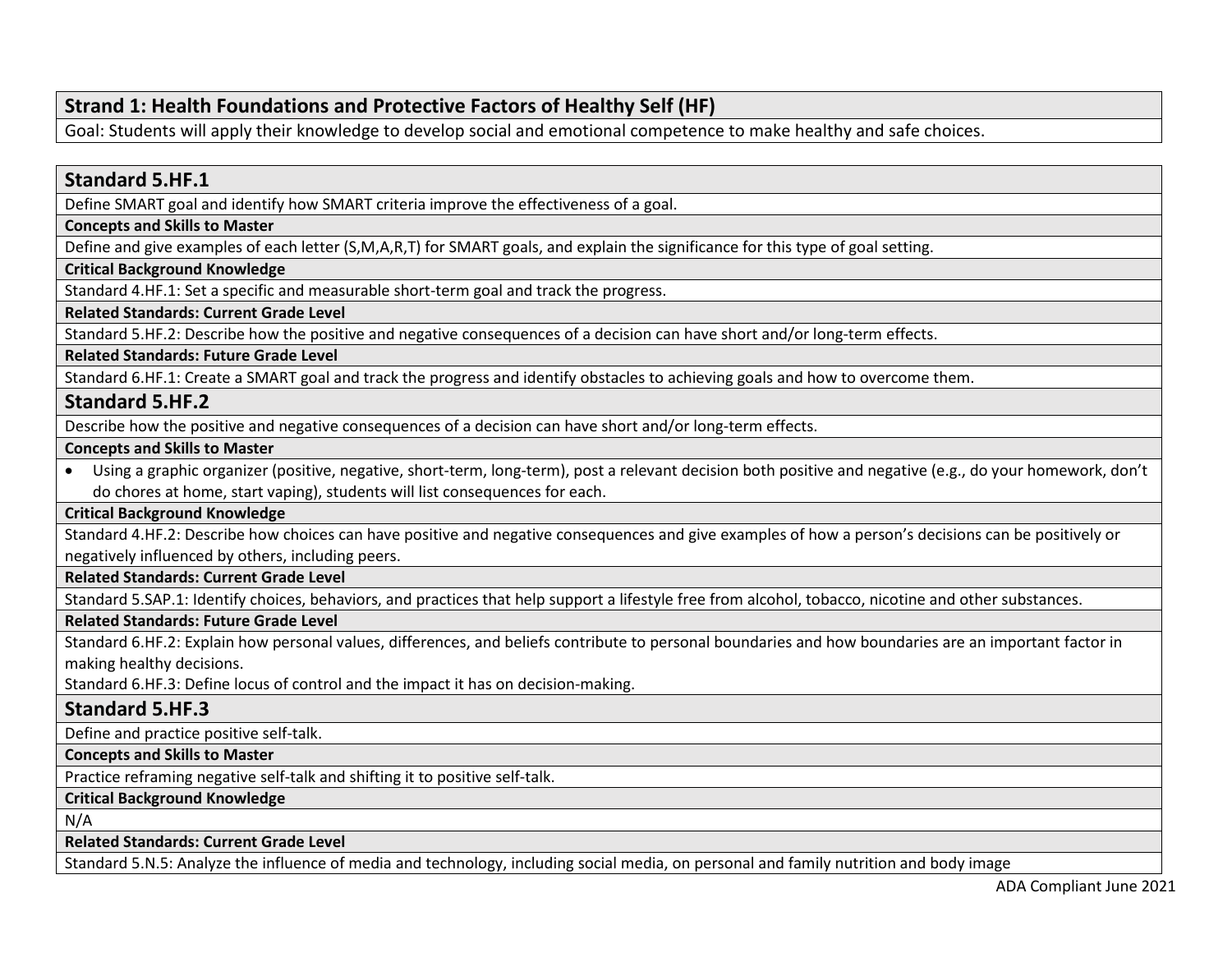#### **Related Standards: Future Grade Level**

Standard HI.HF.3a: Practice strategies (for example, positive self-talk, service to others, developing talents and skills) to develop a positive self-image.

#### **Standard 5.HF.4**

Demonstrate ways to express gratitude and treat others with dignity and respect.

#### **Concepts and Skills to Master**

- Practice expressing gratitude to various people (e.g., writing a letter, telling peers and school staff thank you).
- Discuss the traits that makes each student unique, talk about how we respect differences.

#### **Critical Background Knowledge**

Standard 3.HF.3: Describe how to interact with those who are different from oneself and demonstrate ways to treat others with dignity and respect.

#### **Related Standards: Current Grade Level**

Standard 5.SAP.2: Practice ways to resist negative peer pressure and positively influence relations with peers in a variety of situations.

Standard 5.MEH.3: Express positive attitudes about intervention and seeking help to eliminate stigmas regarding mental health.

#### **Related Standards: Future Grade Level**

Standard 6.HF.4: Demonstrate positive ways to communicate differences of opinion while maintaining relationships.

Standard 6.HF.5: Describe how to build and maintain healthy relationships through positive habits, friendships, honesty, and respect. Describe how to end unhealthy relationships.

#### **Academic Language**

**Self-Talk:** The act or practice of talking to oneself, either aloud or silently. Self-talk impacts how we feel about ourselves, our achievements, and how we interact with others.

**SMART Goal:** A strategy for setting achievable goals. SMART stands for: specific, measurable, achievable/attainable, relevant/realistic/reasonable, time. See [Health Terms and Law and Policy for Health Education](https://schools.utah.gov/file/79acf6fe-5e26-4f46-9374-116b785e9147) for more details

#### **Assessment Exemplars**

Students will be able to create a skit in which positive self-talk is defined & practiced and includes ways to express gratitude and treat others with dignity and respect. Students may work in small groups, but each must take a turn showing they understand & can implement the concepts.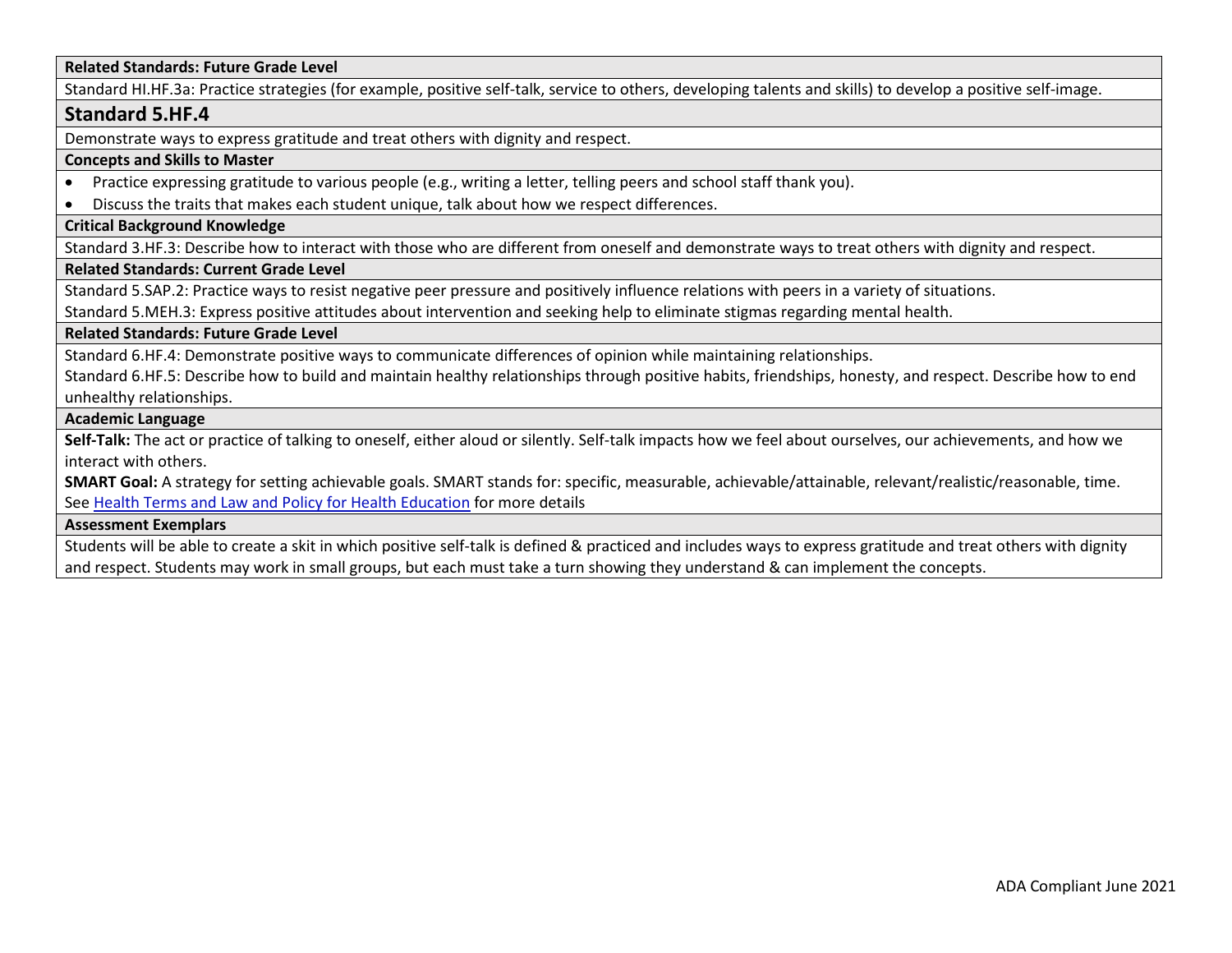# **Strand 2: Mental and Emotional Health (MEH)**

Goal: Students will examine personal traits and lifestyles and how they impact overall wellness.

# **Standard 5.MEH.1**

Practice a variety of stress management techniques.

#### **Concepts and Skills to Master**

- Recognize personal behaviors and situations that may cause conflict or stress.
- Discuss how to accept and adapt to personal traits.
- Practice stress management techniques (e.g., muscle relaxation, breathing exercise, yoga, coloring, music, physical activity).

## **Critical Background Knowledge**

Standard 4.MEH.1: Identify healthy ways to manage and reduce stress (for example, exercise, hobbies, mindfulness, time management, organization).

#### **Related Standards: Current Grade Level**

Standard 5.MEH.2: Demonstrate how to obtain and offer assistance to enhance the health of self and others in harmful situations.

#### **Related Standards: Future Grade Level**

Standard 6.MEH.2: Explore various options for managing stress by creating a personal stress management plan and adopting effective stress-reduction behaviors.

### **Standard 5.MEH.2**

Demonstrate how to obtain and offer assistance to enhance the health of self and others in harmful situations.

#### **Concepts and Skills to Master**

• List out scenarios where students may need to ask for help (e.g., someone is alone and looks sad on the playground, you don't understand the math lesson, you have a family situation that make you upset). Have students role play their responses in small groups and then share with the class.

## **Critical Background Knowledge**

Standard 4.MEH.2: Practice strategies to manage inappropriate or harmful comments and behaviors from others.

#### **Related Standards: Current Grade Level**

Standard 5.MEH.1: Practice a variety of stress management techniques.

#### **Related Standards: Future Grade Level**

Standard 6.MEH.4: List warning signs of depression, anxiety, and suicide and identify how, why, and when talking with a trusted adult (for example, parent, guardian, relative, teacher, counselor, clergy) is needed.

## **Standard 5.MEH.3**

Express positive attitudes about intervention and seeking help to eliminate stigmas regarding mental health.

## **Concepts and Skills to Master**

• Discuss the benefits of seeking help from others (e.g., school counselor, family, teacher) and explore the stigmas around getting help for mental health.

#### **Critical Background Knowledge**

Standard 4.MEH.3: Define empathy and practice demonstrating empathy with peers.

Standard 4.MEH.4: Identify ways to support self and others struggling with mental and emotional health and recognize when to seek help.

#### **Related Standards: Current Grade Level**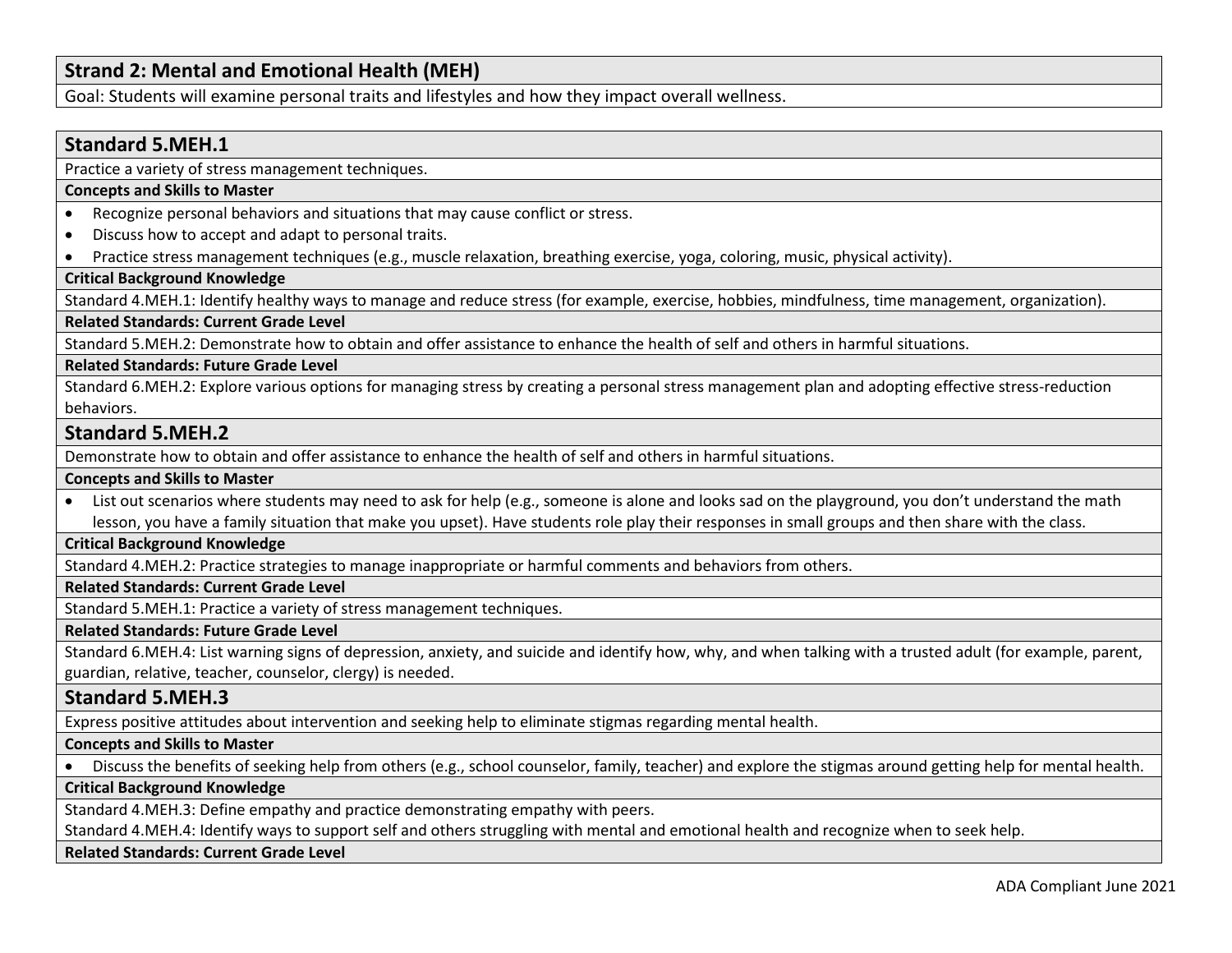Standard 5.MEH.1: Practice a variety of stress management techniques.

Standard 5.HF.4: Demonstrate ways to express gratitude and treat others with dignity and respect.

Standard 5.SDP.1: Explain strategies on how to help others and demonstrate how to help or contact the appropriate emergency resources (for example, first aid, CPR, poison control, 911, mental health crisis lines, animal control, non-emergency lines) for different situations.

#### **Related Standards: Future Grade Level**

Standard 6.MEH.5: Discuss strategies to help self and others affected by mental and emotional health issues (for example, depression, anxiety, violence, bullying, self-harm, suicidal thoughts).

## **Academic Language**

**Stigma:** Negative attitudes and beliefs towards people. Stigmas can lead to discrimination, bullying, or not seeking help for health needs.

**Stress Management**: Techniques aimed at preventing stress or controlling a person's stress level through self-care, relaxation, and managing the response to stressful situations.

See [Health Terms and Law and Policy for Health Education](https://schools.utah.gov/file/79acf6fe-5e26-4f46-9374-116b785e9147) for more details

#### **Assessment Exemplars**

Students will practice identifying how different emotions make their body feel including stress. You could play a game that might induce stress or go over things that they might be scared of and how their body responds.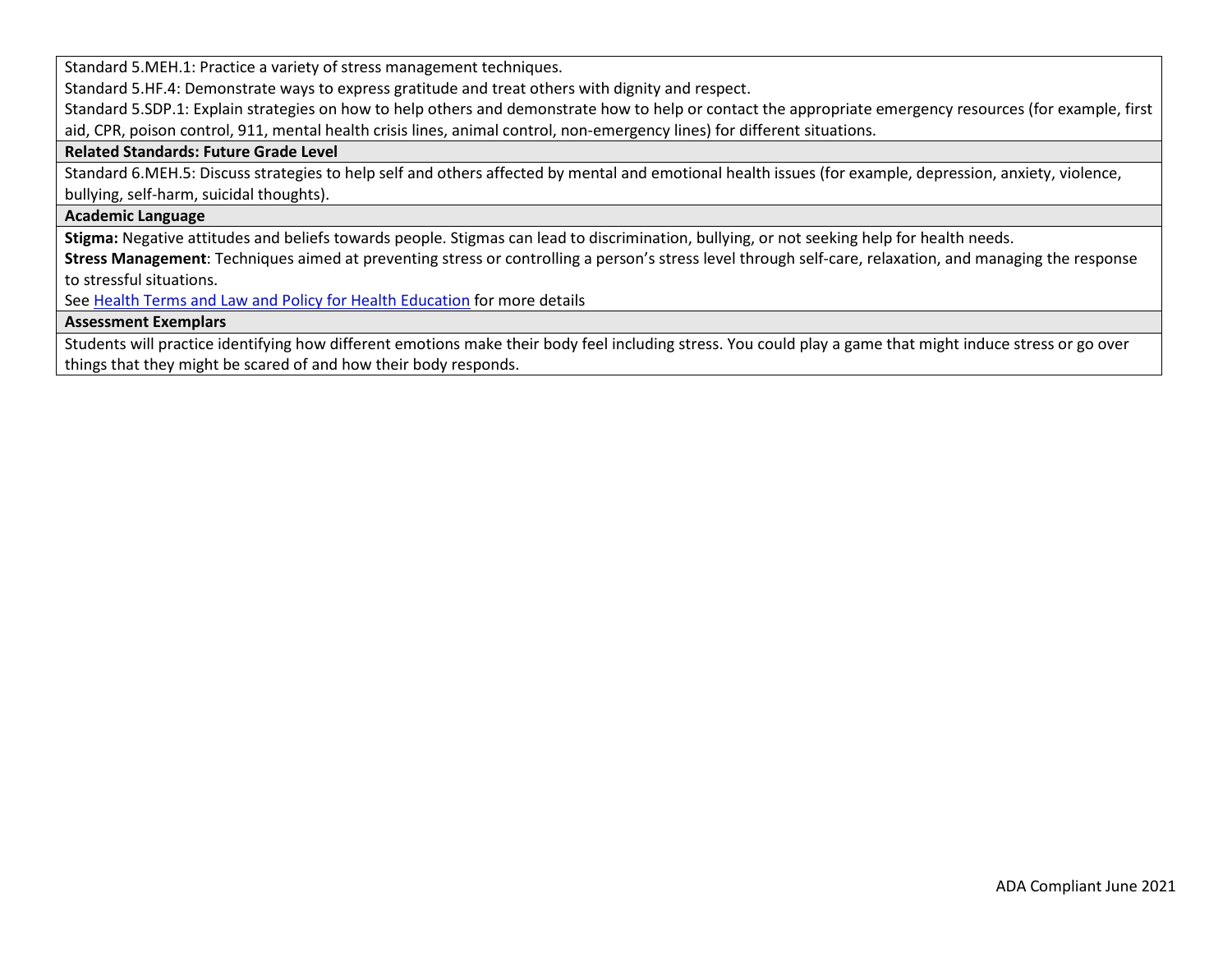# **Strand 3: Safety and Disease Prevention (SDP)**

Goal: Students will learn to respond effectively to environments and practice decision-making skills for safety and disease prevention.

## **Standard 5.SDP.1**

Explain strategies on how to help others and demonstrate how to help or contact the appropriate emergency resources (for example, first aid, CPR, poison control, 911, mental health crisis lines, animal control, non-emergency lines) for different situations.

### **Concepts and Skills to Master**

- Brainstorm scenarios where students or others need help. Create a T-chart that has the scenario and a local resource they would use for support.
- Observe hands-only Cardiopulmonary Resuscitation (CPR) training including proper utilization of an Automated External Defibrillator (AED). Discuss first aid procedures.

## **Critical Background Knowledge**

Standard 4.SDP.1: Describe how immediate response increases a victim's chance for survival and demonstrate the proper use of basic first aid in a variety of situations.

Standard 4.SDP.2: Develop a personal safety plan to follow in case of emergency, which may include fire, earthquake, lock down, lock out, evacuate, and shelter in place for school, home, and community settings.

#### **Related Standards: Current Grade Level**

Standard 5.MEH.3: Express positive attitudes about intervention and seeking help to eliminate stigmas regarding mental health.

#### **Related Standards: Future Grade Level**

Standard 6.SDP.1: Create personal rules and strategies (for example, use of safety equipment, protective gear, seat-belts, sunscreen) incorporating healthy lifestyle activities in home, school, social, and community settings.

## **Standard 5.SDP.2**

Explain a variety of healthy behaviors (for example, diet, exercise, proper hygiene, helmet use, proper car restraints, firearm safety) that avoid or reduce health risks.

## **Concepts and Skills to Master**

• Brainstorm, compare, and contrast healthy and unhealthy behaviors. Identify reasons healthy behaviors support a healthy life.

## **Critical Background Knowledge**

Standard 4.SDP.3: Identify and practice ways to prevent common childhood injuries.

#### **Related Standards: Current Grade Level**

Standard 5.SDP.4: Compare and contrast infectious and chronic diseases and recognize when others have a chronic disease or disability and practice methods of treating them respectfully.

Standard 5.SDP.5: : Identify how to avoid, manage and report situations involving exposure to another person's blood and other bodily fluids

#### **Related Standards: Future Grade Level**

Standard 6.SDP.1: Create personal rules and strategies (for example, use of safety equipment, protective gear, seat-belts, sunscreen) incorporating healthy lifestyle activities in home, school, social, and community settings

## **Standard 5.SDP.3**

Analyze the influence of media and technology on personal and family health and develop a personal safety plan for technology use.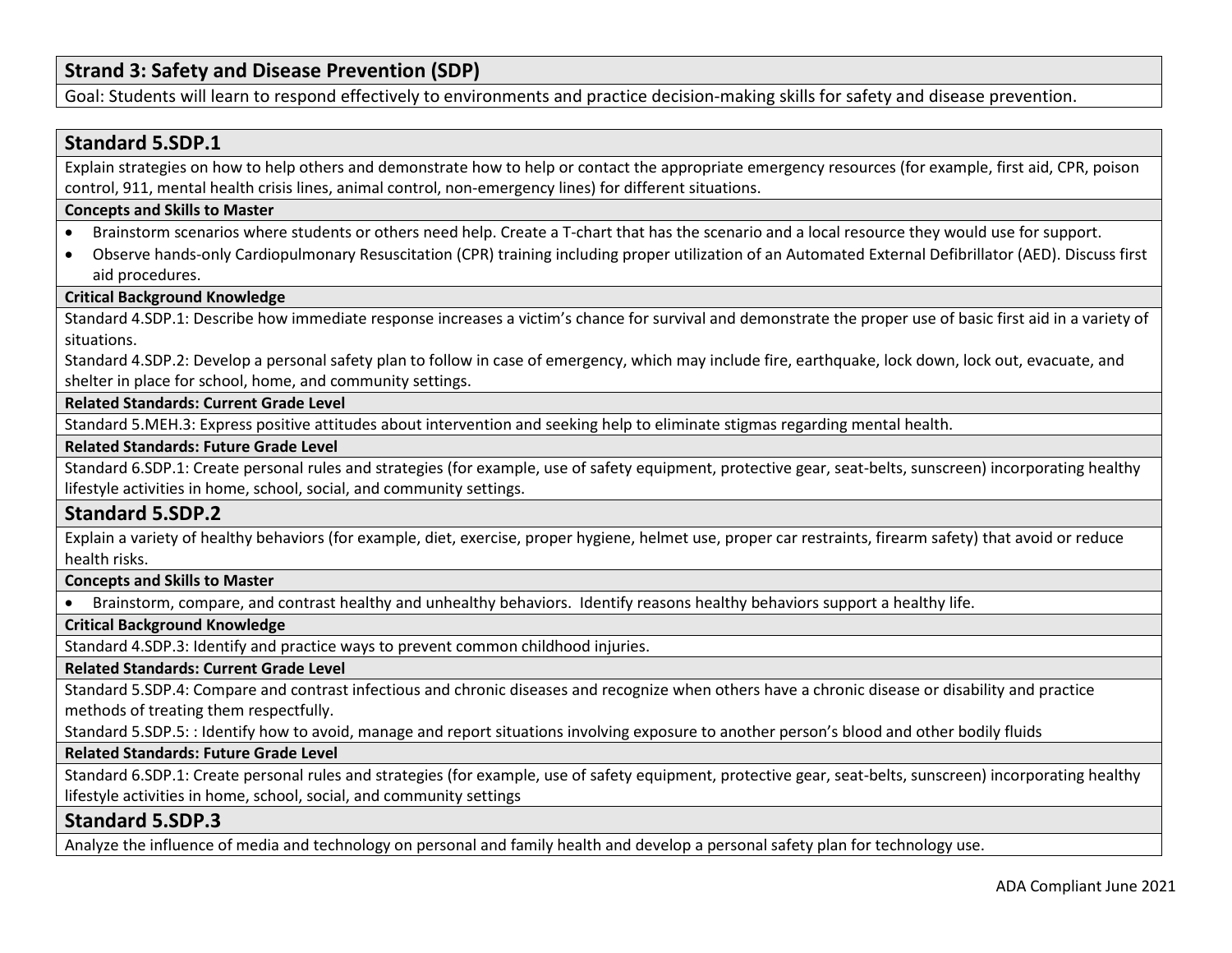#### **Concepts and Skills to Master**

• Analyze ways media and technology influence behaviors.

• Set a goal to improve technology use.

## **Critical Background Knowledge**

Standard 4.SDP.4: Discuss use and misuse of current technology and develop a personal safety plan for technology use.

#### **Related Standards: Current Grade Level**

Standard 5.N.5: Analyze the influence of media and technology, including social media, on personal and family nutrition and body image.

#### **Related Standards: Future Grade Level**

Standard 6.SDP.2: Describe various ways the media can influence thoughts and feelings that may lead one to take unnecessary risks and develop strategies for minimizing risk (for example, dangerous activities, unsafe challenges, purchase choices, eating behaviors).

Standard 6.SDP.3: Explore consequences for using technology inappropriately and discuss school policies.

## **Standard 5.SDP.4**

Compare and contrast infectious and chronic diseases and recognize when others have a chronic disease or disability and practice methods of treating them respectfully.

#### **Concepts and Skills to Master**

- Define infectious and chronic disease. List diseases and identify whether it is infectious or chronic.
- Research chronic disease or disability and understand how it impacts daily living and discuss ways students can approach those with diseases or disabilities and treat them respectfully.

#### **Critical Background Knowledge**

Standard 4.SDP.5: Explain facts about common chronic health conditions (for example, asthma, diabetes, allergies, anaphylaxis, seizures) and discuss empathy towards individuals living with these conditions.

#### **Related Standards: Current Grade Level**

Standard 5.SDP.2: Explain a variety of healthy behaviors (for example, diet, exercise, proper hygiene, helmet use, proper car restraints, firearm safety) that avoid or reduce health risks

Standard 5.SDP.5: Identify how to avoid, manage and report situations involving exposure to another person's blood and other bodily fluids

Standard 5.SAP.3: Evaluate how the use of alcohol, tobacco, nicotine and other substances can cause illness, injury, and complications with body

development, overall health, and behavior.

**Related Standards: Future Grade Level** 

Standard 6.SDP.4: Analyze how various factors, including lifestyle choices, increase or decrease risk factors for disease.

## **Standard 5.SDP.5**

Identify how to avoid, manage and report situations involving exposure to another person's blood and other bodily fluids.

### **Concepts and Skills to Master**

• Explain procedures with blood/bodily fluids, explain what students should do when they encounter these situations.

#### **Critical Background Knowledge**

Standard 4.SDP.6: Describe procedures to follow when encountering another person's blood or body fluid.

#### **Related Standards: Current Grade Level**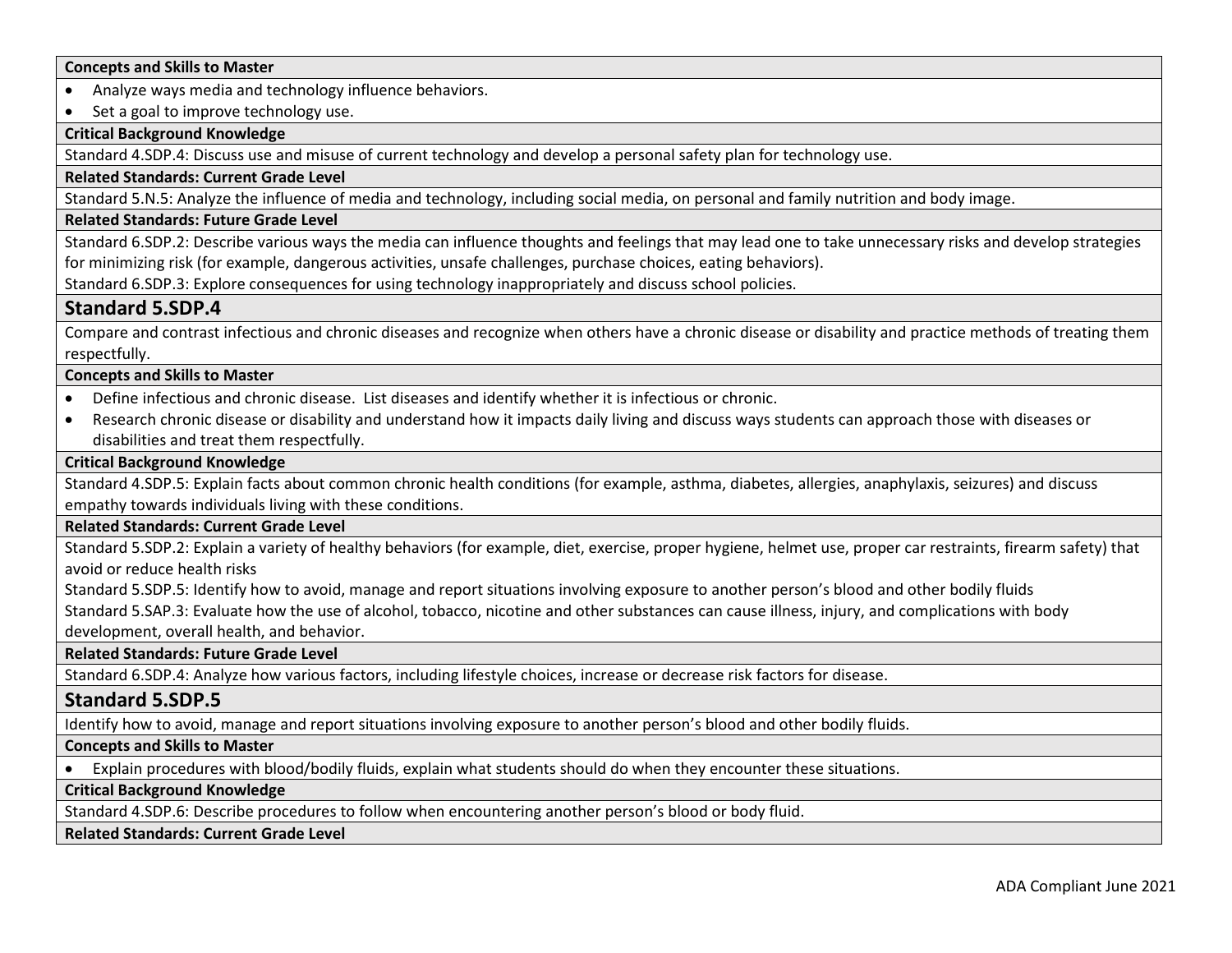Standard 5.SDP.2: Explain a variety of healthy behaviors (for example, diet, exercise, proper hygiene, helmet use, proper car restraints, firearm safety) that avoid or reduce health risks.

Standard 5.SDP.4: Compare and contrast infectious and chronic diseases and recognize when others have a chronic disease or disability and practice methods of treating them respectfully.

#### **Related Standards: Future Grade Level**

Standard 6.SDP.5: Identify blood borne pathogens, such as HIV and Hepatitis B, and methods to prevent disease transmission

#### **Academic Language**

**Cardiopulmonary Resuscitation (CPR**): An emergency lifesaving procedure performed when the heart stops beating. Immediate CPR can double or triple chances of survival after cardiac arrest.

**Chronic Disease**: A long-term disease that is not passed from person to person, generally cannot be prevented by vaccines or cured by medication.

Treatment and life-style changes can reduce symptoms and people can live and manage symptoms over a long period of time. Common examples include: diabetes, cancer, asthma, epilepsy, hypertension, arthritis, heart disease.

**Infectious Disease**: A disorder caused by an organism such as bacteria, viruses, fungi, or parasite. Can be transmitted through various ways. Common examples include: common cold, influenza, streptococcus, mononucleosis, athlete's foot, meningitis, STD/STIs.

**Media:** Includes all print, online, social, radio and television media sources.

**Universal Precautions**: Approach to infectious control to treat all human blood and certain body fluids as if they were known to be infectious for pathogens.

#### **Assessment Exemplars**

Students will be able to create 10 healthy behavior (healthy & disease preventing) scenarios and take each of them through the 3 C's of Decision-Making (Botvin) process.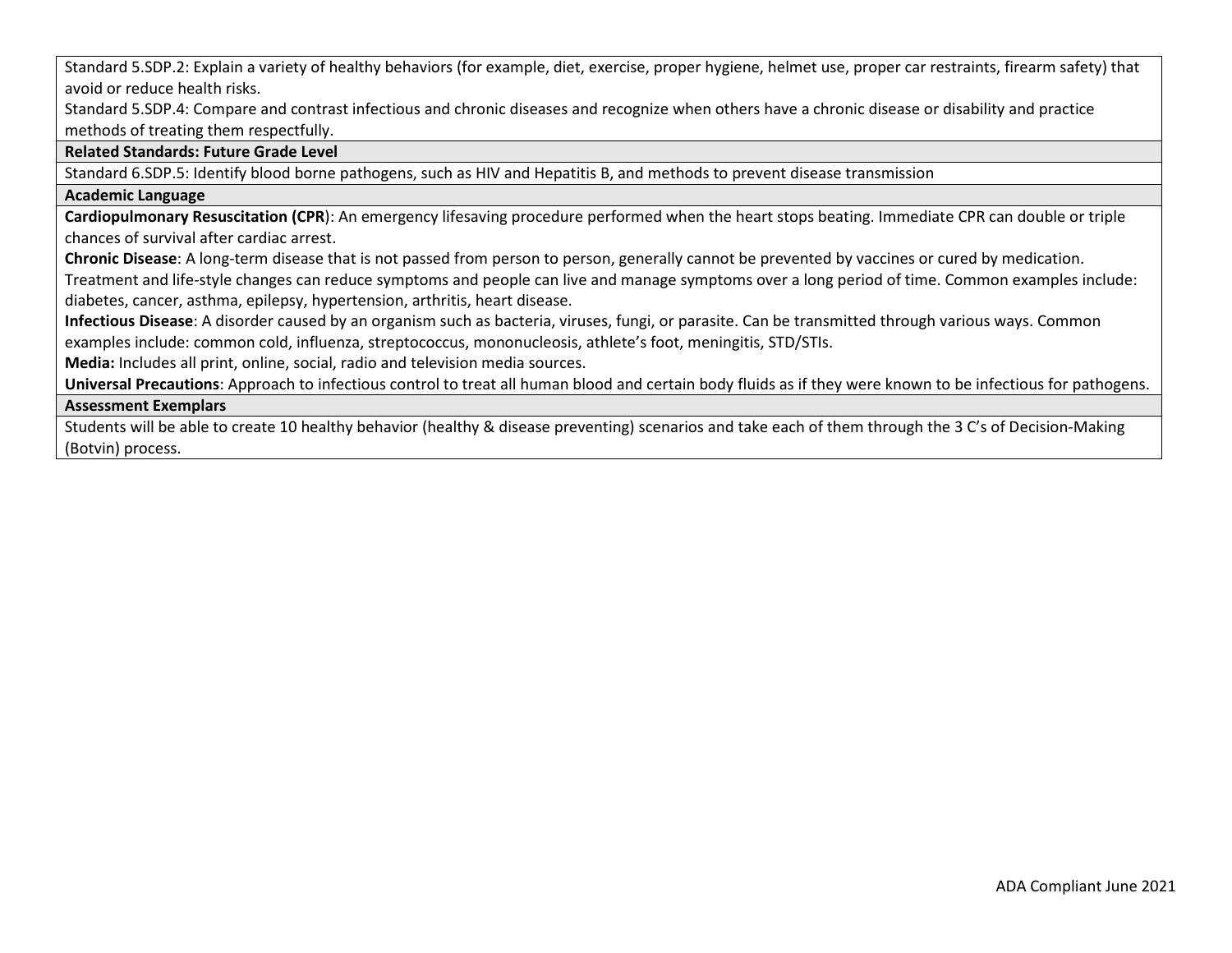# **Strand 4: Substance Abuse Prevention (SAP)**

Goal: Empower students to resist peer pressure and substance use by identifying practices that promote a lifestyle free from alcohol, tobacco, nicotine, and other drugs.

## **Standard 5.SAP.1**

Identify choices, behaviors, and practices that help support a lifestyle free from alcohol, tobacco, nicotine and other substances.

#### **Concepts and Skills to Master**

- List the choices, behaviors, and practices that support a substance-free lifestyle.
- Brainstorm healthy alternatives to substance use.

## **Critical Background Knowledge**

Standard 4.SAP.1: Explain how choosing to refuse alcohol, tobacco, nicotine, and other substances relates to accomplishing personal goals.

Standard 3.SAP.2: Identify healthy alternatives (for example, physical activity, healthy eating, reading, recreation) to alcohol, tobacco, nicotine, and other harmful substances.

**Related Standards: Current Grade Level**

Standard 5.HF.2: Describe how the positive and negative consequences of a decision can have short and/or long-term effects.

Standard 5.SAP.2: Practice ways to resist negative peer pressure and positively influence relations with peers in a variety of situations.

**Related Standards: Future Grade Level** 

Standard 6.SAP.1

### **Standard 5.SAP.2**

Practice ways to resist negative peer pressure and positively influence relations with peers in a variety of situations.

#### **Concepts and Skills to Master**

• List out scenarios where students may need to say no or leave a situation (approached by a stranger, another student asks them if they want to try vaping, etc.) have students role play their responses in small groups and then share with the class.

## **Critical Background Knowledge**

Standard 4.SAP.2: Explain the short and long-term physical, mental, social, financial, and emotional effects of alcohol, tobacco, nicotine, and substance use.

#### **Related Standards: Current Grade Level**

Standard 5.HF.4: Demonstrate ways to express gratitude and treat others with dignity and respect.

Standard 5.SAP.1: Identify choices, behaviors, and practices that help support a lifestyle free from alcohol, tobacco, nicotine and other substances.

#### **Related Standards: Future Grade Level**

Standard 6.SAP.1: Identify choices, behaviors, and practices that help support a lifestyle free from alcohol, tobacco, nicotine and other substances.

## **Standard 5.SAP.3**

Evaluate how the use of alcohol, tobacco, nicotine and other substances can cause illness, injury, and complications with body development, overall health, and behavior.

#### **Concepts and Skills to Master**

• Research and explain illnesses, injuries, and health complications substances can cause (e.g., slowed brain development for youth, asthma, addiction, increased heart rate, disease).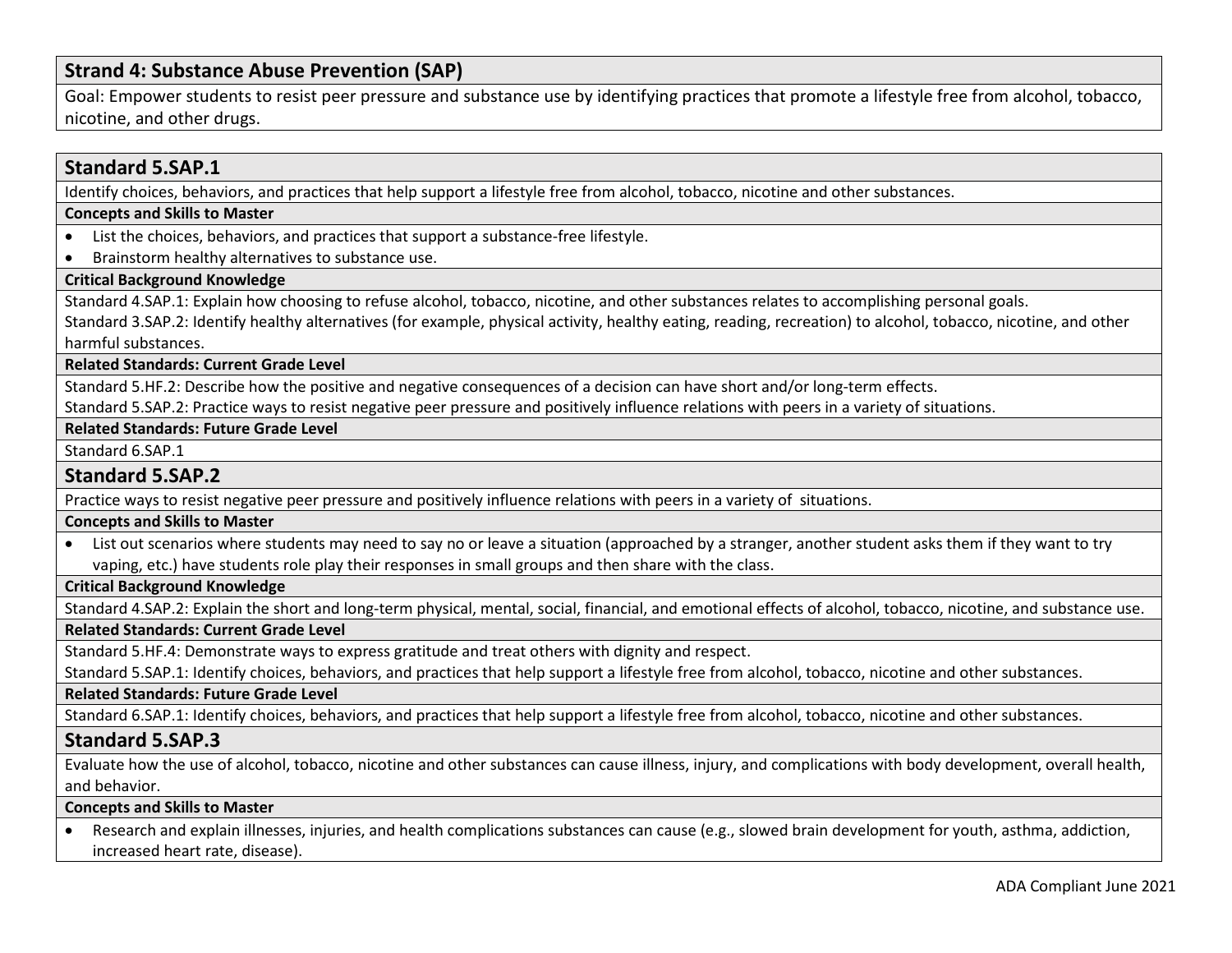**Critical Background Knowledge**

Standard 4.SAP.4: Describe the appropriate use of medicines (over-the-counter [OTC] and prescription) and potential dangers of drug interactions.

#### **Related Standards: Current Grade Level**

Standard 5.SDP.4: Compare and contrast infectious and chronic diseases and recognize when others have a chronic disease or disability and practice methods of treating them respectfully.

#### **Related Standards: Future Grade Level**

Standard 6.SAP.2: Practice ways to resist negative peer pressure and positively influence relations with peers in a variety of situations.

Standard 6.SAP.3: Evaluate how the use of alcohol, tobacco, nicotine and other substances can cause illness, injury, and complications with body development, overall health, and behavior

#### **Academic Language**

**Addiction:** The compulsive activity or use of a substance despite any cost to health, family, or social standing. Addiction is a medical condition and requires medical treatment.

**Peer Pressure**: The feeling of being pushed towards a certain choice by people of similar age and social group in order to be liked or respected. Peer pressure can be positive or negative.

**Vaping:** Inhaling and exhaling the vapor produced an electronic cigarette or similar device.

#### **Assessment Exemplars**

5.SAP.2: Students will be broken up into groups and will do role plays. Give half of the group members a prompt and have the other half of the group react as if it were a real situation.

Note: Some scenarios should be positive peer pressure and some should be negative peer pressure.

Example of prompt:

Negative: You are annoyed with James. He was being rude to you yesterday and you want to get even with him, by pushing him to the ground. Your friend Michael does not want to help because that would be mean. Negatively pressure him into helping you.

Positive: Today in math you learned how to do some difficult steps in an equation. Your friend doesn't want to do the homework because he doesn't understand it and he thought it was too hard. Positively influence him to work on the homework with you so that you can both get better at it.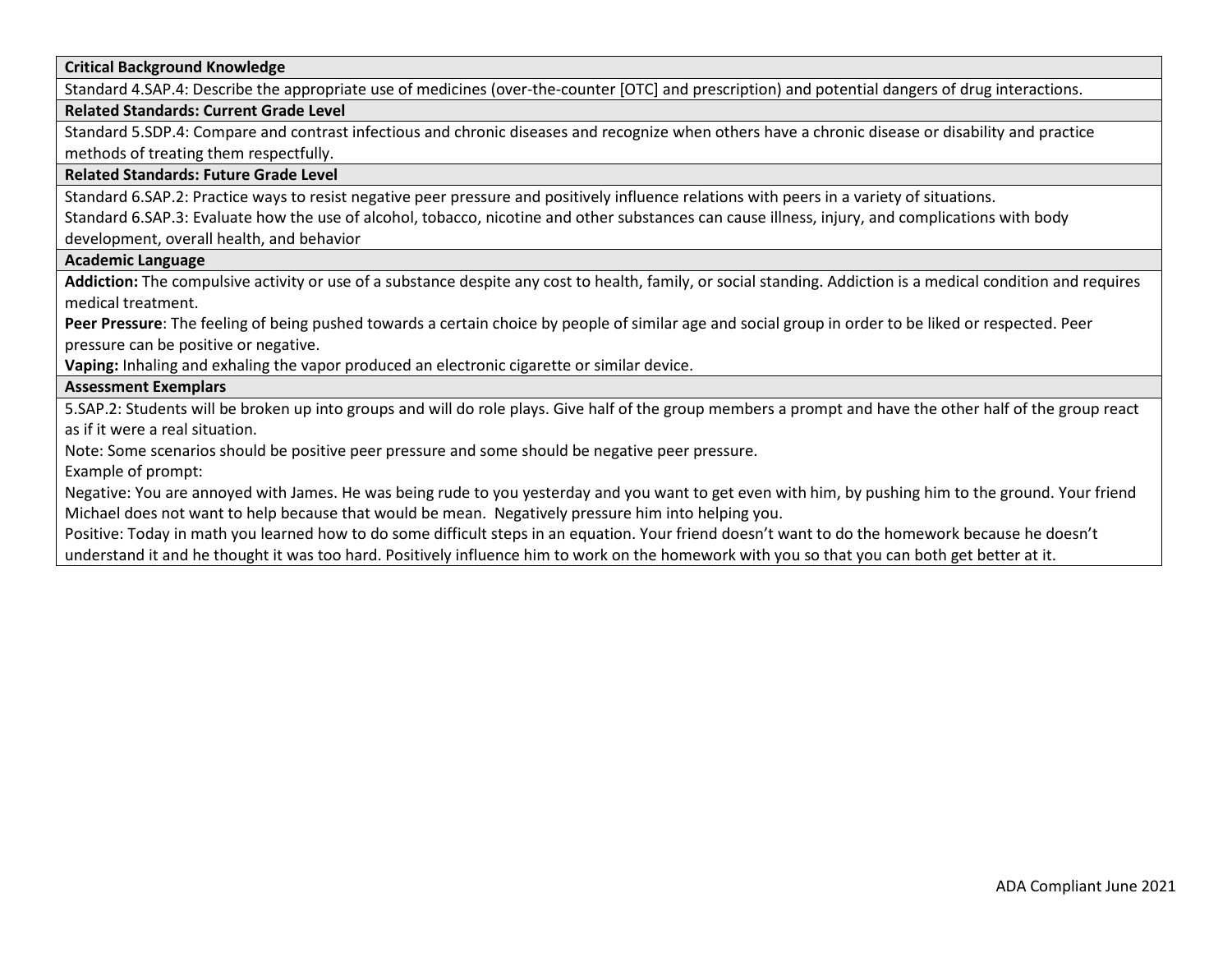# **Strand 5: Nutrition (N)**

Goal: Students will identify the basics of nutrition, healthy eating habits that support a healthy body, and how to recognize eating behaviors. Students will also recognize nationwide food resources.

# **Standard 5.N.1** Use a food label to calculate how caloric intake can change depending on the number of servings consumed. **Concepts and Skills to Master**  • Scan/browse food labels to make a daily meal plan. • Cross-curricular math activity: Using food labels, students calculate the caloric intake based on various servings. **Critical Background Knowledge** Standard 4.N.2: Locate key nutrition items on nutrition facts label. **Related Standards: Current Grade Level** Standard 5.N.2: Create a healthy meal, including beverage, using current dietary guidelines. Math Standard: Standard 5.NF.2 Solve real-world problems involving addition and subtraction of fractions **Related Standards: Future Grade Level**  Standard 6.N.1: Locate age-appropriate guidelines for eating and physical activity. **Standard 5.N.2** Create a healthy meal, including beverage, using current dietary guidelines. **Concepts and Skills to Master**  • Cross-curricular math portion activity: Use models and calculate food portions and practice fractions, percentages, and proportions. • Identify foods and beverages that are high in added sugar and list examples of healthy alternatives. **Critical Background Knowledge** Standard 4.N.1: Identify the basic nutrients and describe their functions (for example, carbohydrates, proteins, fats, vitamins, minerals, water). **Related Standards: Current Grade Level** Standard 5.N.1: Create a healthy meal, including beverage, using current dietary guidelines. Math Standard: Math Standard: Standard 5.NF.2 Solve real-world problems involving addition and subtraction of fractions **Related Standards: Future Grade Level**  Standard 6.N.2: Evaluate personal nutritional habits and physical activity levels and set goals. **Standard 5.N.3** Differentiate between appetite and hunger. **Concepts and Skills to Master**  • Define appetite and hunger and create a sort with scenarios where students differentiate between the 2 (e.g., Just finished a long soccer practice and feel weak, hearing the ice cream truck music and desiring ice cream) **Critical Background Knowledge** Standard 2.N.3: Recognize the signals the body sends when hungry or full. **Related Standards: Current Grade Level**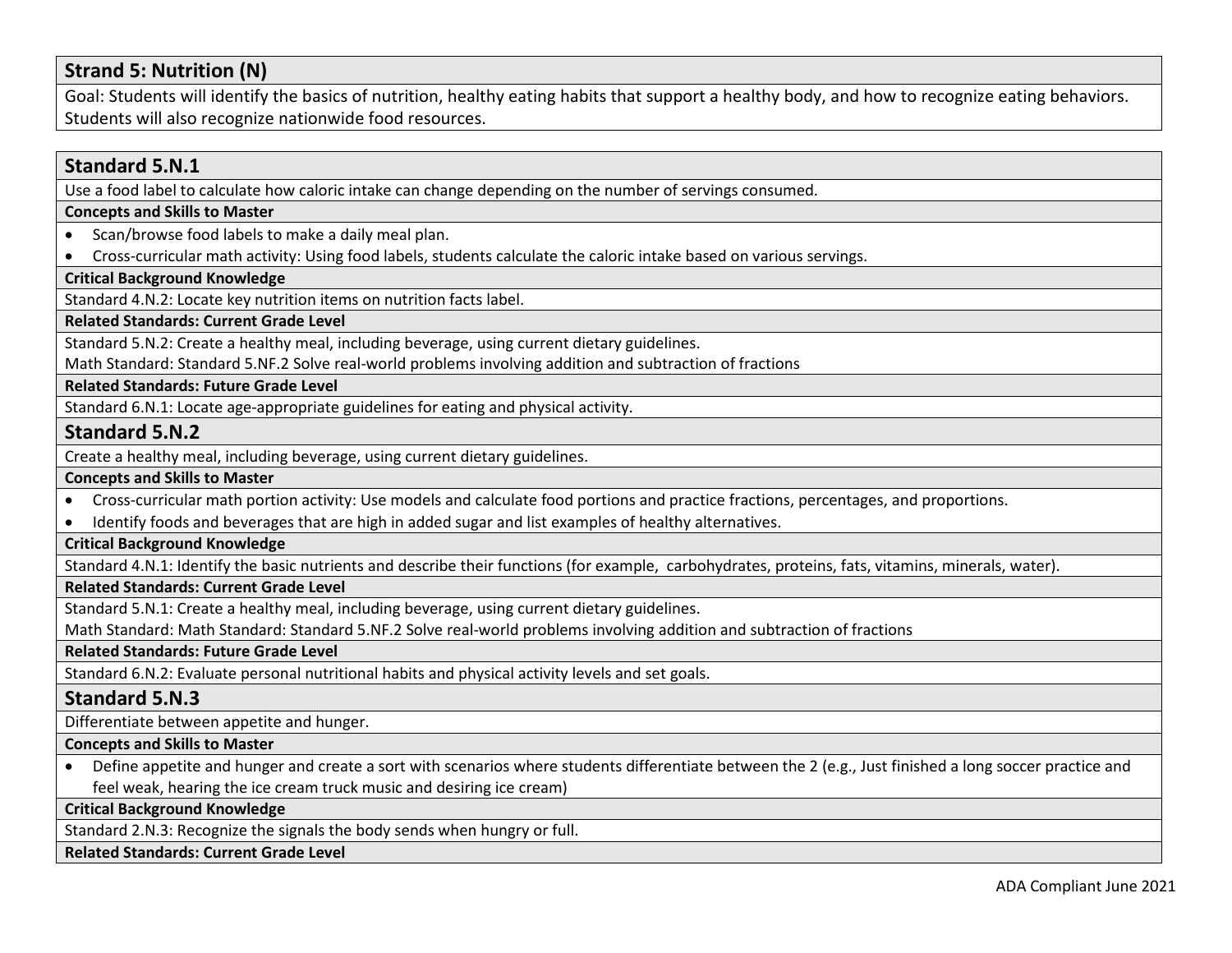Standard 5.N.4: Analyze the influence of media and technology, including social media, on personal and family nutrition and body image. Sci: LS1.C: Standard 5.3.2: Obtain, evaluate, and communicate information that animals obtain energy and matter from the food they eat for body repair, growth, and motion and to maintain body warmth.

## **Related Standards: Future Grade Level**

Standard 6.N.4: Recognize the importance of a healthy body image and develop appropriate food and exercise behaviors.

## **Standard 5.N.4**

Explain the role of healthy eating and physical activity in maintaining health.

## **Concepts and Skills to Master**

• Explain the health benefits of healthy eating and physical activity and how the balance of both contributes to a healthy body.

## **Critical Background Knowledge**

Standard 4.N.4: Examine how health can be managed through healthy eating and physical activity.

## **Related Standards: Current Grade Level**

Standard 5.N.3: Differentiate between appetite and hunger.

Science: LS1.C Standard 5.3.2 Obtain, evaluate, and communicate information that animals obtain energy and matter from the food they eat for body repair, growth, and motion and to maintain body warmth.

### **Related Standards: Future Grade Level**

Standard 6.N.2: Evaluate personal nutritional habits and physical activity levels and set goals.

Standard 6.N.3: Analyze the harmful effects of engaging in unscientific diet practices to lose or gain weight.

Standard 6.N.4: Recognize the importance of a healthy body image and develop appropriate food and exercise behaviors.

## **Standard 5.N.5**

Analyze the influence of media and technology, including social media, on personal and family nutrition and body image.

## **Concepts and Skills to Master**

- Review a variety of food and beverage ads and understand marketing strategies used.
- Review commercials, print ads, and grocery store layout. Analyze how students are targets for certain products. Discuss how to manage and choose healthy food options.

## **Critical Background Knowledge**

Standard 4.N.5: Analyze marketing tactics used for food and beverages.

**Related Standards: Current Grade Level**

Stand.5.HF.3: Define and practice positive self-talk.

Stand.5.SDP.3: Analyze the influence of media and technology on personal and family health and develop a personal safety plan for technology use.

## **Related Standards: Future Grade Level**

Standard 6.N.3: Analyze the harmful effects of engaging in unscientific diet practices to lose or gain weight.

## **Standard 5.N.6**

Explain why different foods are produced in various regions of the United States and how this may affect consumer practices and local diets.

## **Concepts and Skills to Master**

• Look at a variety of maps on the website in the teacher resources list. Have students fill out a map with areas and the identified crops grown in the region.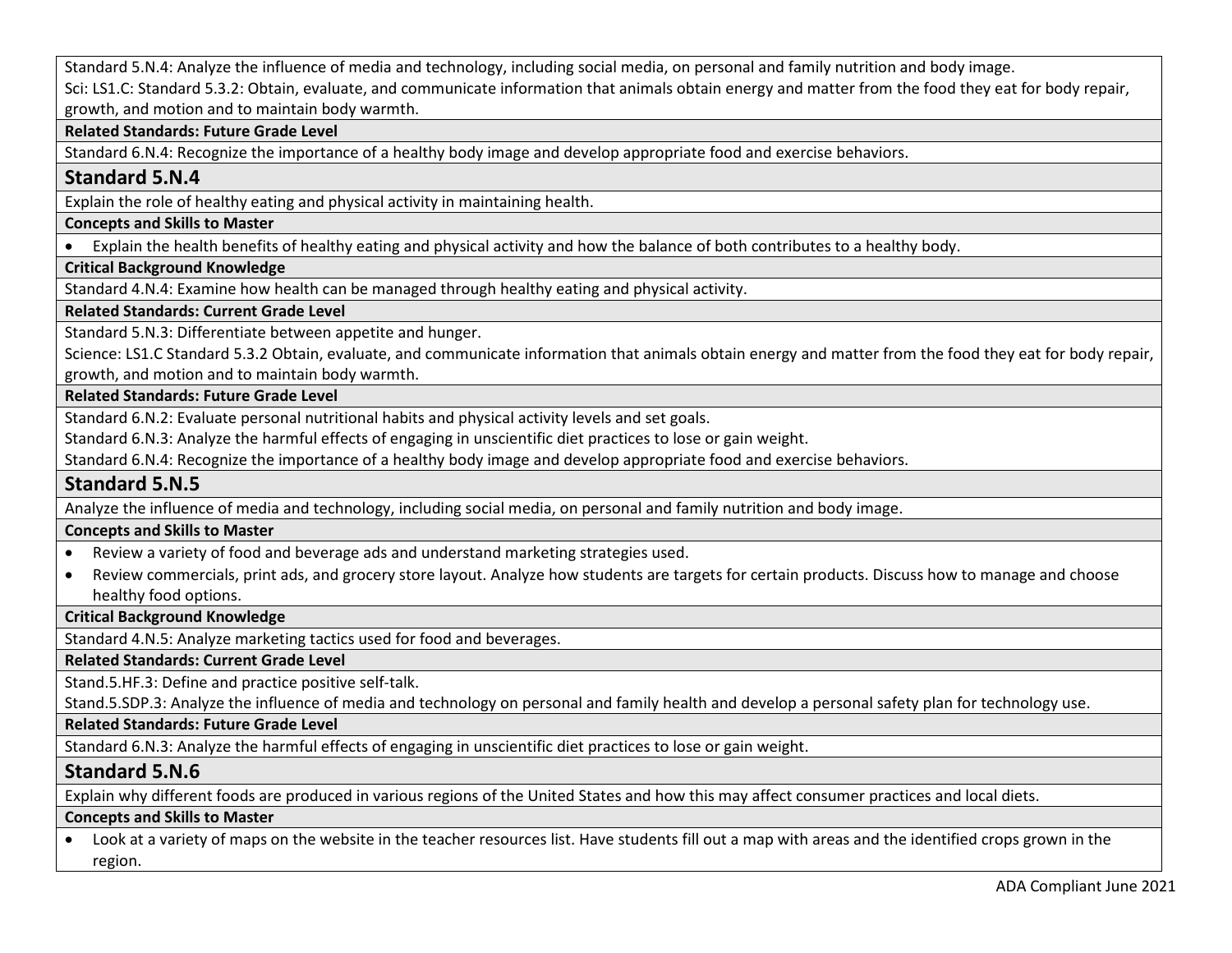• Integrate food production into state projects for social studies.

## **Critical Background Knowledge**

Standard 4.N.6: Identify foods that are grown and produced in Utah.

#### **Related Standards: Current Grade Level**

Social Studies

**Related Standards: Future Grade Level** 

Standard 6.N.5: Research food culture around the world and identify foods that are produced in different regions.

#### **Academic Language**

**Appetite**: A desire for food or drink, sometimes a specific food or drink; can be physical or psychological.

**Calorie:** A unit of heat energy. Used to measure the energy content of food and activity.

**Body Image:** An individual's perception of their physical self.

**Diet:** The kinds of foods a person or community habitually eats

**Dietary Guidelines**: Source for nutritional advice, written by USDA and HHS every five years. Similar guidelines are written by the American Heart Association, American Diabetes Association and National Cancer Institute. All are considered evidence-based documents.

**Eating Habits:** Why and how people eat, which foods they eat, and with whom they eat, as well as the ways people obtain, store, use, and discard food.

Individual, social, cultural, religious, economic, environmental, and political factors all influence people's eating habits.

**Food Culture:** Practices, attitudes, and beliefs surrounding the consumption of food.

**Food Environment**: The physical, social, economic, cultural, and political factors that impact the food within a community or region.

**Hunger:** A feeling of discomfort or weakness caused by a lack of food, coupled with the physical need to eat.

**Media:** Includes all print, online, social, radio and television media sources.

**Nutrition Facts Label**: A label required on packaged food which may include: percent daily value, calories, serving size, nutrient information and added sugar.

#### **Assessment Exemplars**

Students will be able to draw and label a healthy dinner plate, with appropriate servings sizes of their food & beverage choices and explain how these choices may be influenced by the media.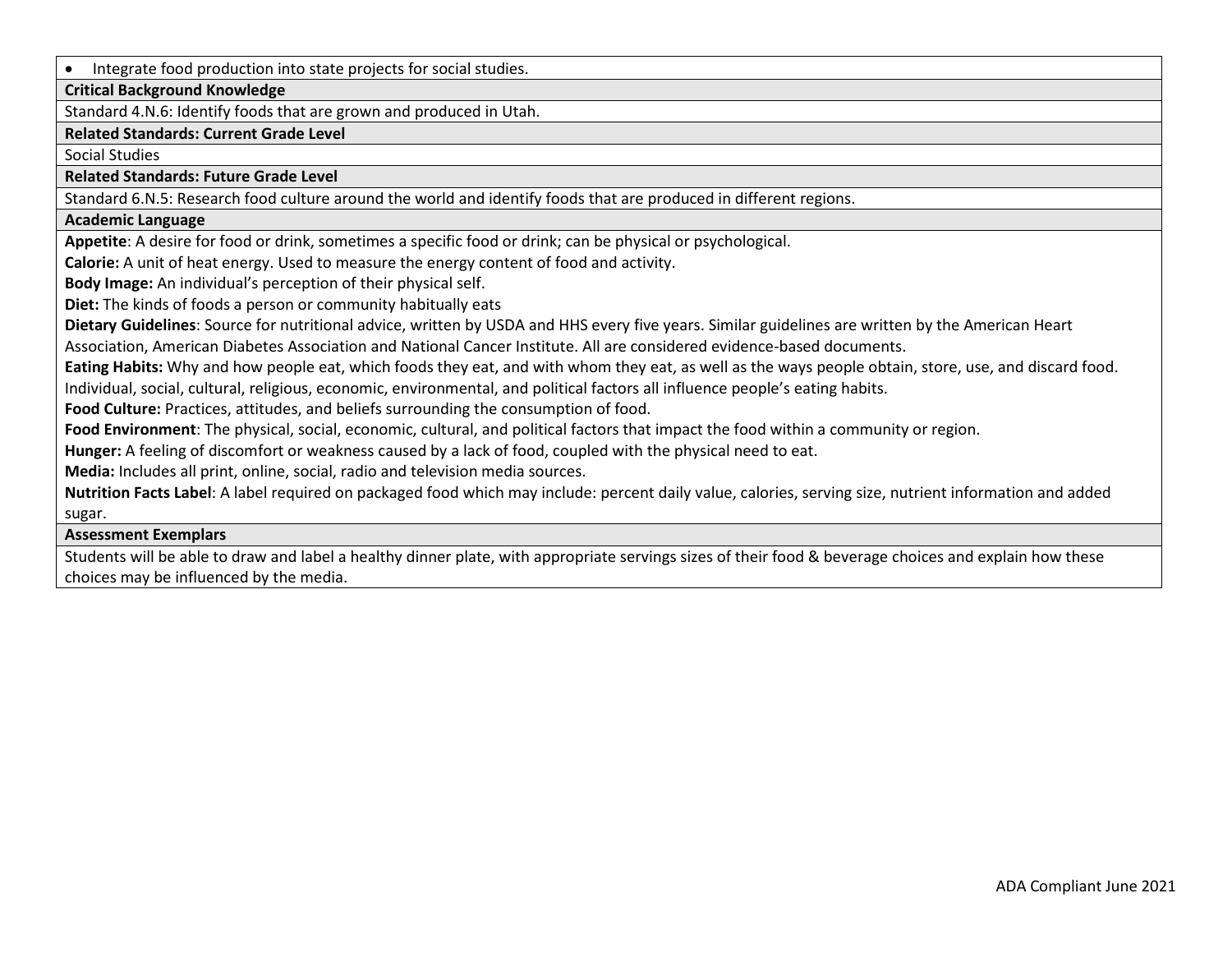# **Strand 6: Human Development (HD)**

Goal: Students will understand puberty and maturation. Utah Code requires parental consent for instruction on maturation. Utah Code requires parental notification for instruction on child sexual abuse prevention. \*Note: this strand is often taught during maturation program by a nurse or contracted instructor. It is the responsibility of the teacher to ensure each standard has been covered.

## **Standard 5.HD.1**

Explain how the timing of puberty and adolescent development varies, including that there is a wide range of what is healthy or typical.

## **Concepts and Skills to Master**

- Typically, part of maturation program/ Nurse presentation.
- Explain how healthy bodies come in a variety of shapes and sizes.

#### **Critical Background Knowledge**

N/A

**Related Standards: Current Grade Level**

Standards 5.HD.1-5

#### **Related Standards: Future Grade Level**

Standard HI.HD.1

### **Standard 5.HD.2**

Describe the basic structures of the reproductive and endocrine systems and identify their respective functions.

#### **Concepts and Skills to Master**

- Typically, part of maturation program/ Nurse presentation.
- Describe the basic structures (Reproductive: vagina, uterus, ovaries, cervix, penis, scrotum, testes. Endocrine: hypothalamus, pituitary, thyroid, ovaries, testes) of each system and their function – even in split setting both boys and girls should learn about male and female anatomy.

#### **Critical Background Knowledge**

Standard 4.HD.1: Describe the skeletal and muscular systems and their basic functions.

**Related Standards: Current Grade Level**

Standards 5.HD.1-5

**Related Standards: Future Grade Level** 

Standard HI.HD.2: Describe the anatomy, physiology, and ways to care for the reproductive system.

## **Standard 5.HD.3**

Describe the body changes that accompany puberty and how puberty prepares human bodies for reproduction.

#### **Concepts and Skills to Master**

- Typically, part of maturation program/ Nurse presentation.
- Describe the changes that accompany puberty and how it relates to future reproduction.

## **Critical Background Knowledge**

Standard 4.HD.3: List multiple trusted adults (for example, parent, guardian, relative, teacher, counselor, clergy) to talk with if feeling uncomfortable, afraid, or unsafe about an interaction or other harmful situations. Explain the need to talk with more than one adult if the issue is not resolved.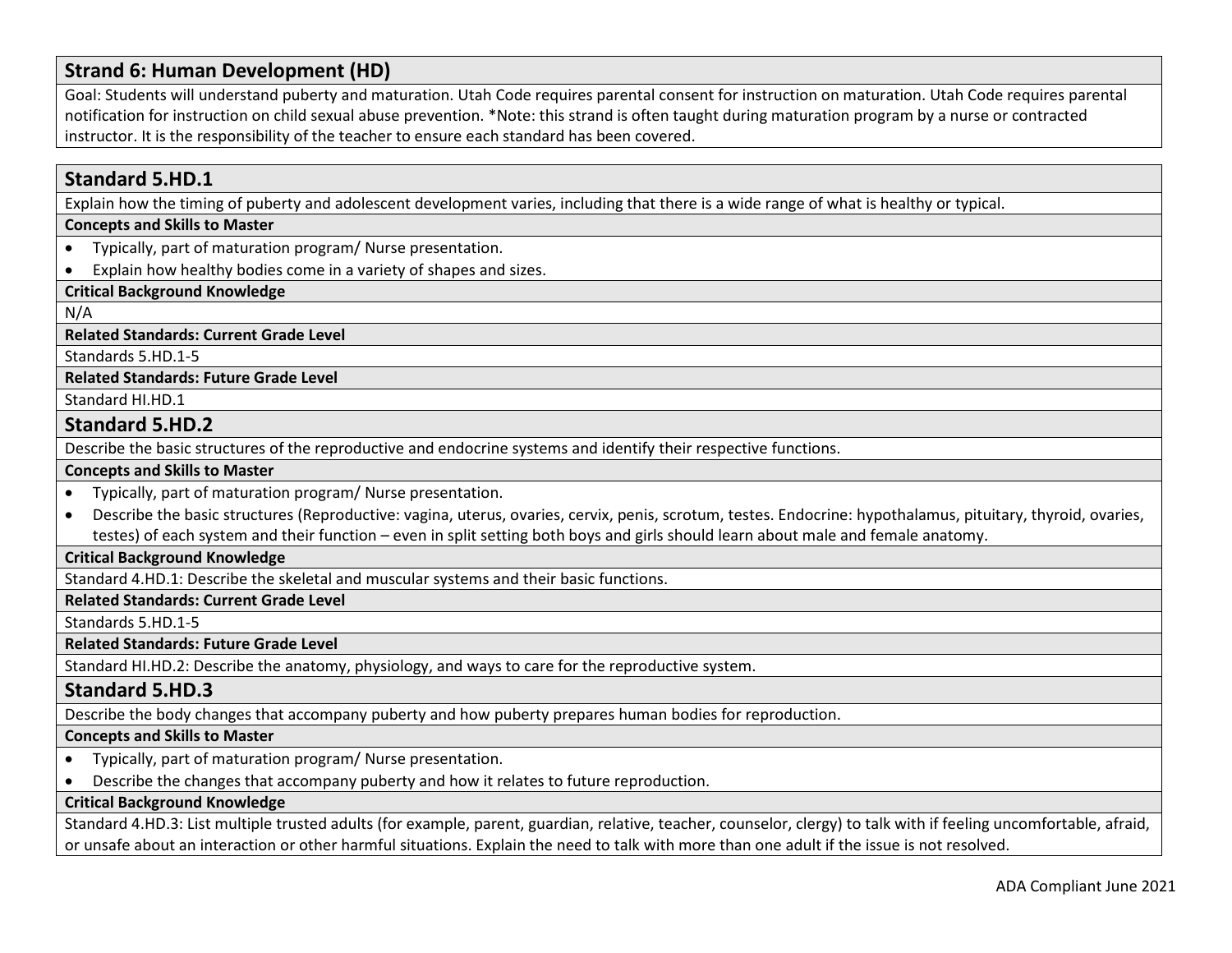### **Related Standards: Current Grade Level**

Standards 5.HD.1-5

#### **Related Standards: Future Grade Level**

Standard HI.HD.1: Describe the physical, social, cognitive, and emotional changes of adolescence and recognize the individual differences in growth and development, physical appearance, self-identity, and attraction.

## **Standard 5.HD.4**

Explain the physical, social, and emotional changes that occur during puberty and adolescence and healthy ways to manage these changes.

#### **Concepts and Skills to Master**

- Typically, part of maturation program/ Nurse presentation.
- Using the health triangle, explain how puberty changes each area of health and how to manage these changes.

## **Critical Background Knowledge**

N/A

### **Related Standards: Current Grade Level**

Standards 5.HD.1-5

### **Related Standards: Future Grade Level**

Standard HI.HD.1: Describe the physical, social, cognitive, and emotional changes of adolescence and recognize the individual differences in growth and development, physical appearance, self-identity, and attraction.

## **Standard 5.HD.5**

Identify trusted adults (for example, parent, guardian, relative, teacher, counselor, clergy) to talk with about puberty.

**Concepts and Skills to Master** 

• List trusted adults students feel comfortable talking with about puberty.

## **Critical Background Knowledge**

N/A

## **Related Standards: Current Grade Level**

Standards 5.HD.1-5

#### **Related Standards: Future Grade Level**

Standard HI.HD.7: Identify accurate and credible sources of information about sexual health, development, relationships, harassment, and abuse and identify who and where to turn to for help (for example, parent, relative, clergy, health care provider, teacher, counselor).

## **Standard 5.HD.6**

Discuss how to clearly say no, leave a situation or interaction, and identify and talk with a trusted adult when feeling uncomfortable, afraid, or unsafe.

#### **Concepts and Skills to Master**

- List out scenarios where students may need to say no or leave a situation (approached by a stranger, another student asks them if they want to try vaping, etc.), have students role play their responses in small groups and then share with the class.
- Guest Speaker: Prevent Child Abuse Utah.

## **Critical Background Knowledge**

Standard 4.HD.3: List multiple trusted adults (for example, parent, guardian, relative, teacher, counselor, clergy) to talk with if feeling uncomfortable, afraid, or unsafe about an interaction or other harmful situations. Explain the need to talk with more than one adult if the issue is not resolved.